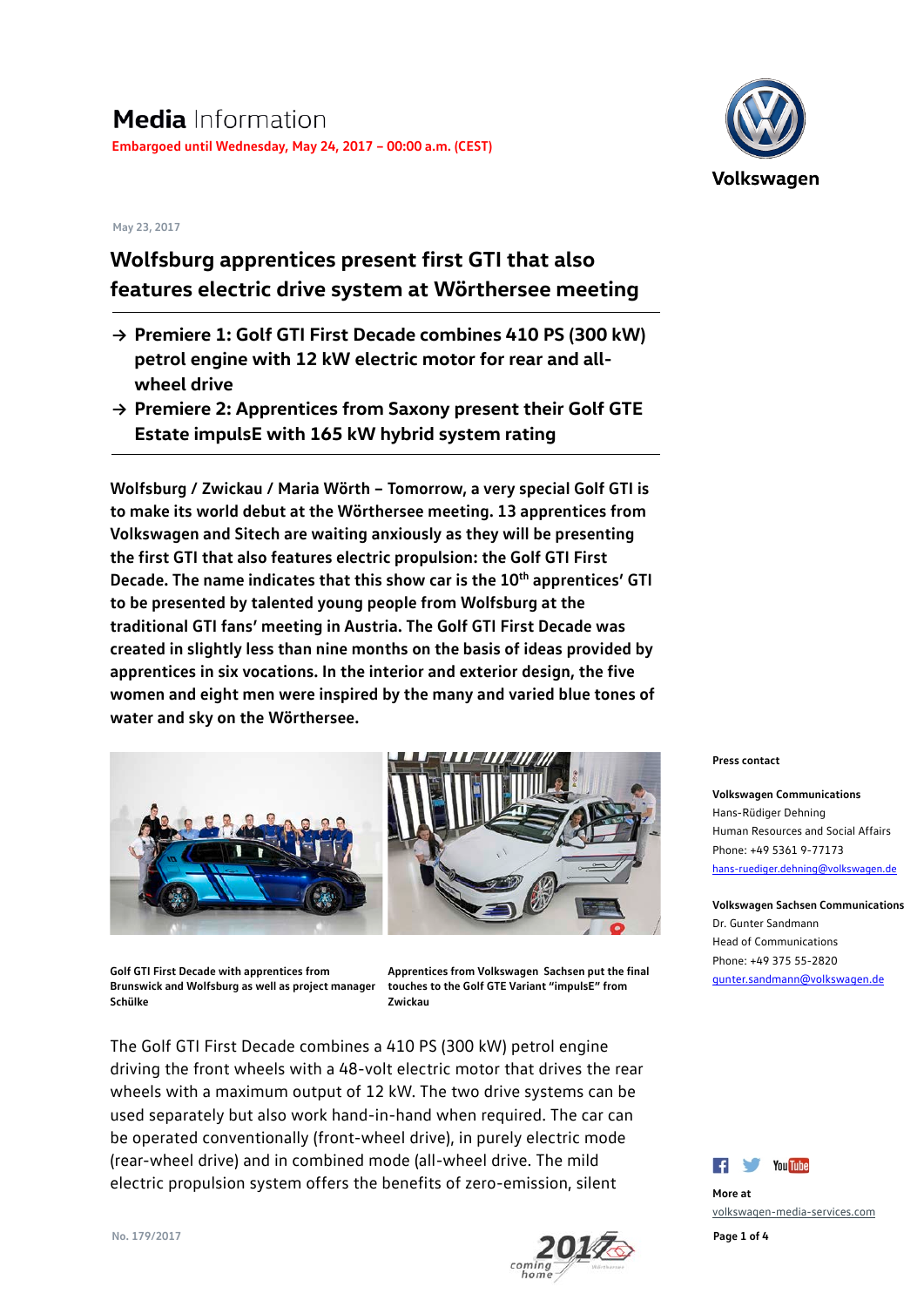

driving during parking maneuvers and for short distances in residential areas or in stop-and-go traffic (electric mode). Through the recovery of braking energy (regenerative braking), two batteries in the rear of the vehicle are charged. This energy allows further carbon-neutral driving in electric mode. On more demanding surfaces, the combination of front and rear-wheel drive for starting assistance (electric all-wheel mode) comes into its own. The modes can be selected and controlled from a tablet PC using an app or from the infotainment display via Mirror Link.

"During the creation of their dream GTI, our apprentices learn about the complexity and future challenges of automobile production. They gain further experience in the use of digital technologies, the application of system technology and electro-mobility," says Peter Christ, Head of Automotive Technology Training in Wolfsburg. "This is why we choose our strongest talents and offer them the opportunity to learn from experienced instructors and experts from the entire company at an early stage." This year, the departments concerned included Design, Group Research Drive Systems, Technical Development, the pilot hall, the seat center, plastic parts production and the paint shop.

## **Highlights of the Golf GTI First Decade (selection):**

Exterior: the two-door sports Golf is painted in Atlantic Blue Metallic and the doors and rear side panels also feature large areas of foil in the contrasting color of Satin Ocean Shimmer. Stripes of glossy blue chrome foil underline the racing design. Rally stripes on the bonnet and roof take up the composition of three blue tones with contrasting foils. The sporting presentation is underlined by the high-gloss black paintwork of the honeycomb radiator grille, Clubsport rear spoiler and 20-inch alloy wheels. The wheel rims from mb-Design are decorated by hubs painted in Ocean Shimmer. The starting number 10 on the C-pillars and the "First Decade" logo on the tailgate signal that this show car is the 10<sup>th</sup> Wörthersee GTI from the Wolfsburg talent factory.

Interior: GTI drivers in the two-seater benefit from top sports seats. The driver's seat can be adjusted electrically using an app on a smart phone or tablet. The seat offers several back massage profiles with a memory function. The sports seats are handmade: titanium black nappa leather/Alcantara combination with decorative blue stitching. Punched Alcantara sections have a blue background and the central section is decorated by an embroidered "10" at the top. The racing design of the exterior is taken up in a more restrained way in the interior of the vehicle. Decorative strips painted in Ocean Satin Shimmer surround the air outlets and the instrument cluster. The steering wheel clasp and the decorative

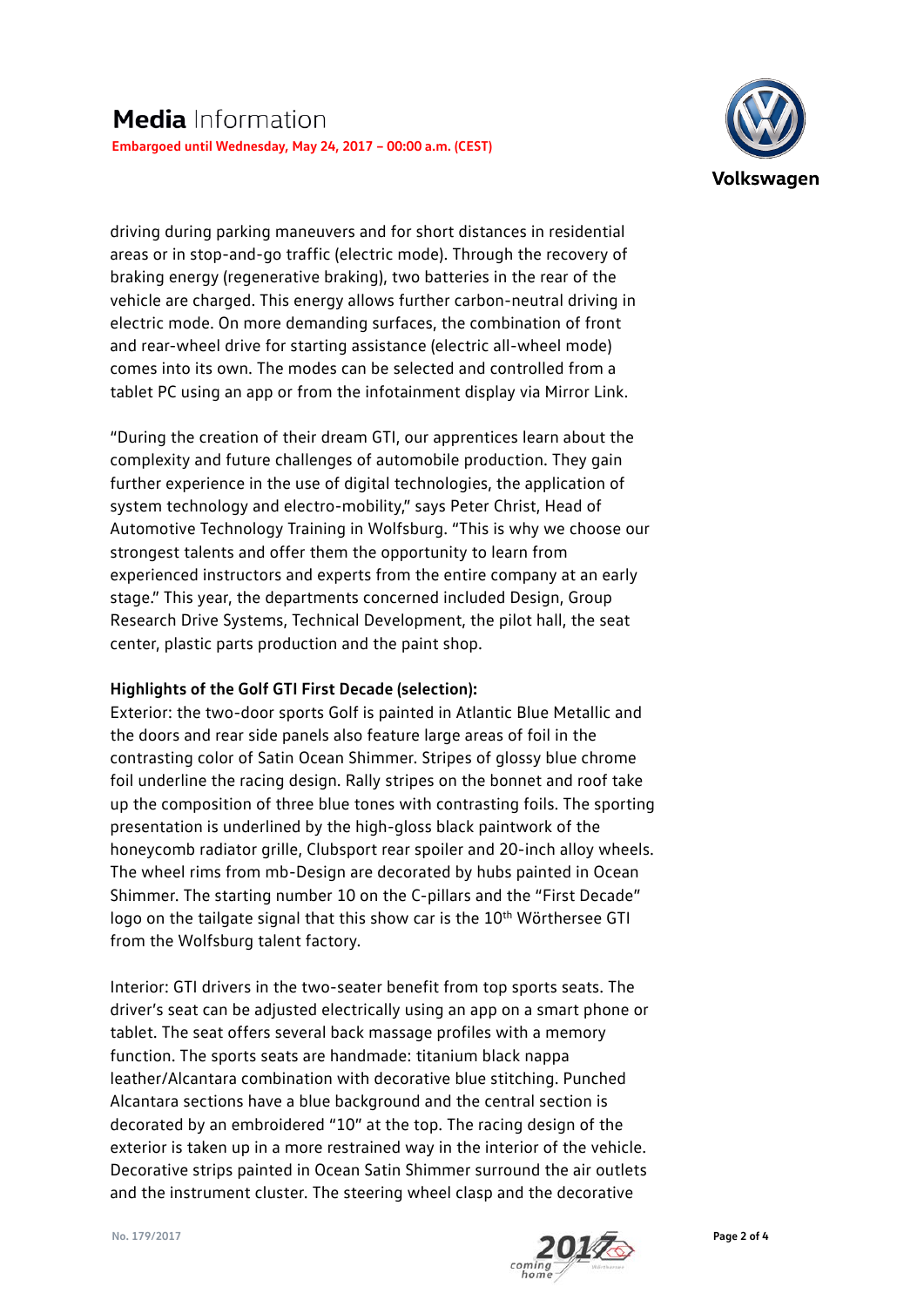

trim strips on the sides feature the same color, with the starting number 10 in Atlantic Blue. The dark blue trim above the glove compartment bears the "First Decade" logo in Satin Ocean Shimmer. Instead of rear seats and a luggage compartment, the rear of the vehicle accommodates a high-end sound system with 1,690 watts from 11 loudspeakers and a subwoofer as well as a special rear HIFI installation with LED lighting on a carboncovered base plate. The batteries and control electronics for the electric rear-axle drive system are installed under the base plate.

For the "First Decade", the 18 to 23-year-old apprentices completed part of the work rapidly and efficiently using digital technologies. Designs were created on graphic tablets; special components were designed on CAD computers and produced using advanced 3-D printing technology. In the course of the project, the apprentices from six vocations gained considerable specialist knowledge and expertise and grew together to form a strong team around project manager Holger Schülke.

The Golf GTI First Decade is the latest of 10 show car projects since 2008. Each unique car bears witness to the high level and practical character of vocational training at Volkswagen.

**The 2017 Wörthersee Team members (by training vocations):** Motor vehicle mechatronics technicians: team spokesperson Eric Miguel Lehrach (21), Marvin Bömeke (23), Janik Kelm (20), Götz Riechmann (19) and Joshua Schilling (23), vehicle interior fitters: Ronja Schönfisch (18) and Sarah Isabel Schorle (18), vehicle paint technicians: Kevin Hoffmann (22) and Michelle Schmerse (21), media designer: Yasmine Weinhold (20), technical product designer: Nils Lennart Fröhlich (21), process technicians specializing in plastic and rubber engineering: Laura Hein (21) and Alexander von Czacharowski (21) as well as Holger Schülke, Project manager, and Martin Nobbe, Project coordinator and controller.

Sarah Isabel Schorle is training with Sitech in Wolfsburg, Laura Hein with Volkswagen at the Brunswick plant, and all the others at the Volkswagen plant in Wolfsburg. Sitech is the Volkswagen Group company specializing in the development and production of vehicle seats.

### **The Wörthersee GTIs 2008 – 2016 and their highlights (selection):**

2008 Golf GTI Performance: gull-wing doors, wide body, three-seater, air suspension 2009 Golf GTI Street: two-tone color scheme with decorative foil 2010 Golf GTI Yellow Pearl: exclusive paintwork with matching interior 2011 Golf GTI Reifnitz: two-seater, seamless multicolor paintwork, alu gear shift knob 2012 Golf GTI Black Dynamic: decorative foil, embossed GTI logos on doors and tailgate

2013 Golf GTI Cabrio Austria: red- white-red paintwork, air outlets with honeycomb pattern

2014 Golf GTI Wolfsburg Edition: Wolfsburg silhouettes on doors, inside and outside 2015 Golf GTI Dark Shine: exhaust system with spectacular sound and valve control